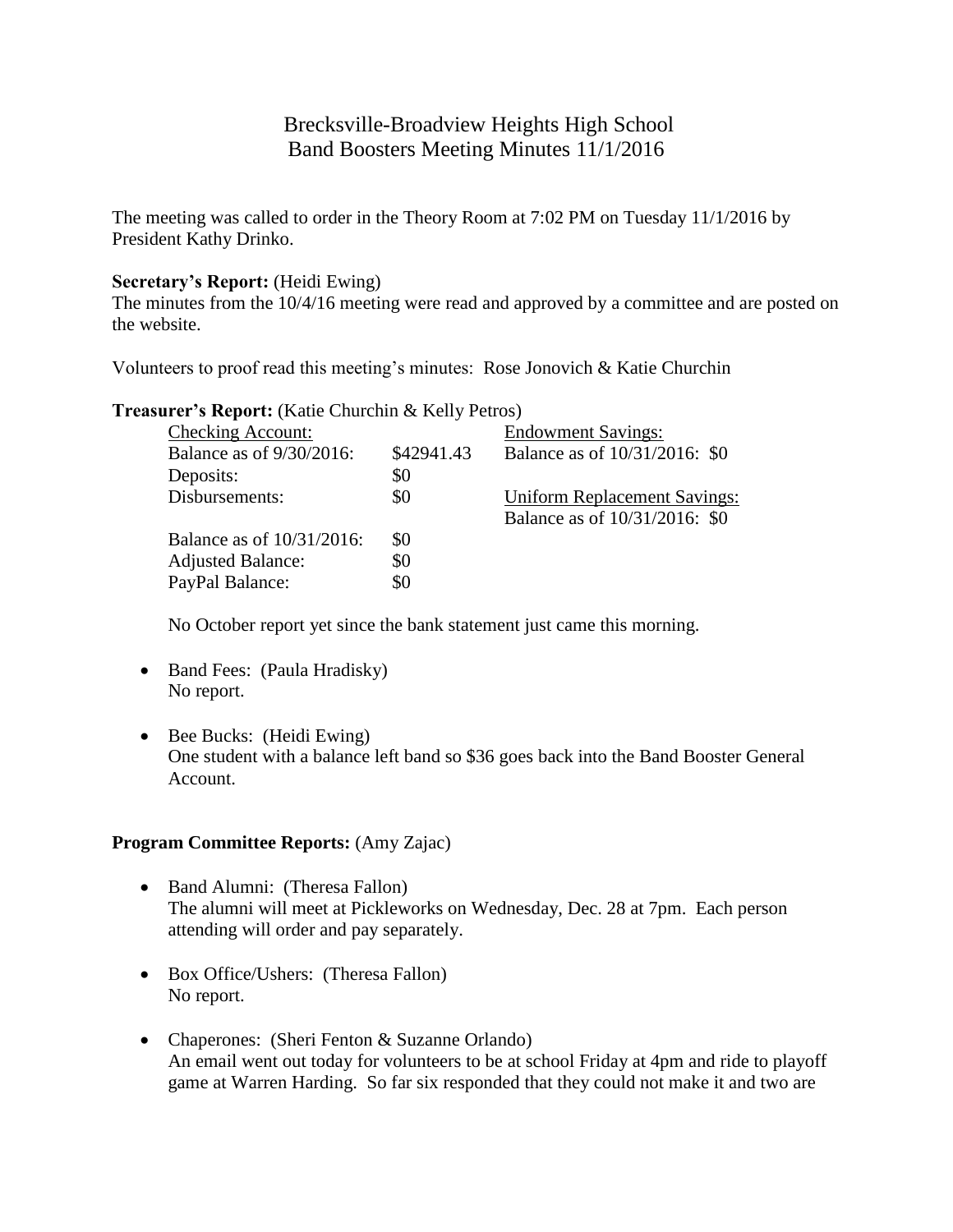available. Several attendees said they could chaperone but others said it was just too early to get there from work.

- Drum Line: (Jackie Ross) Jackie has been getting questions on when auditions will take place, how many are they placing, any visual girls, can fees be paid in installments. We need to get details from Jonathan.
- Hospitality/Game Snacks: (Dina & Scott Packard) We had a question if there would be a healthy snack since it is such an early call time Friday and with the later start to the game the half-time snack will not be until almost 9pm. Mr. Wyse will send a reminder to pack some food to eat before the busses leave the school.
- Flagline: (Barb DelRoso & Grace Gaines) Grace Gaines read an update from Grace Kubera thanking everyone for their support this season. The 50/50 raffle raised \$232.50 for the flagline.
- PSO: (Michele Mihalich) No report.
- Publicity: (Amy Studer) No report.
- Sr. Night: (Renee Waite/Sheyenne Uhlir/Linda Gauntner) No report.
- Swarm Board & Decorations: (Jackie Ross) The Swarm Board is decorated now and the locker decorations were hung before senior night.
- Tickets: (Ann Marie Williams) No report.
- Uniforms: (Lori Reagan/Rima Julien/Sheyenne Uhlir/Linda Gauntner) Since about 100 eighth graders will be coming into the band next year and only 55 seniors leaving, the band will probably have more than 300 members. There are only 300 raincoats which are used by the band and the chaperones. We will need to order more.
- Uniforms Summer: (Lori Losi/Kathy Holland/Lisa Karakostas) No report.
- Yard Signs: (Lori Samhric & Ann Marie Williams) No report.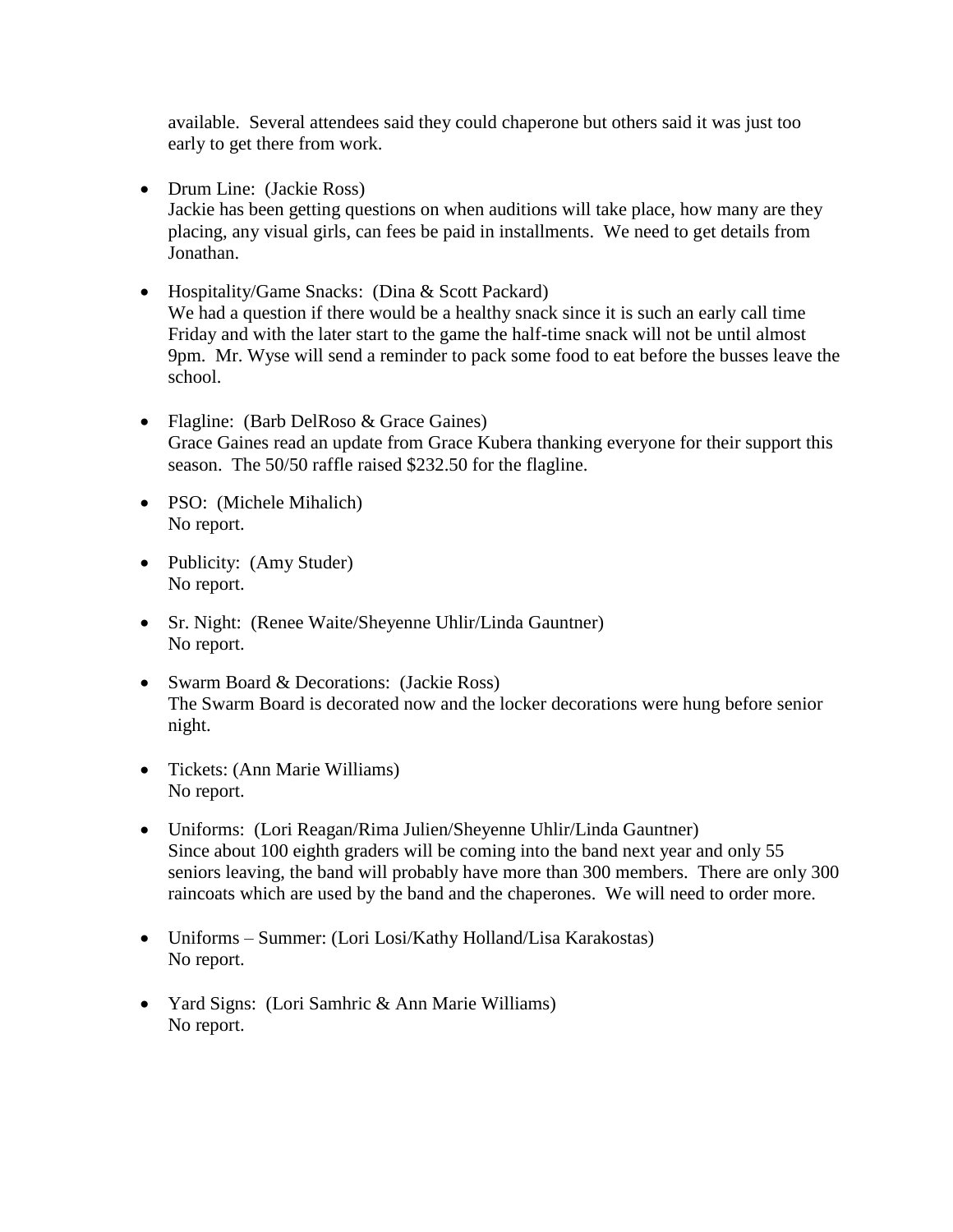#### **Ways and Means Committee Reports:** (Rose Jonovich)

- Athletic Program: (Kathy Richards & Margaret Mueller) No report.
- Athletic Program Layout: (Michelle Shively) Kathy Drinko handed out order forms at the Winter Meet the Bees meeting to order student shout outs for the winter program.
- Athletic Program Sales: (Alicia Manenti-Ravagnani) There were 29 programs left after the last home game.
- Citrus Fruit Sales: (George & Marianne Pilat) So far we have sold 2600 pounds of citrus (132 boxes) compared to 640 boxes in the November sale last year. About 30 boxes have been ordered for the December delivery. Another email will go out to students and parents this week and will include a phone number if anyone prefers to call in their order instead of ordering online. We also need more volunteers to help on Nov. 19. Can we export all past sales from the Florida Indian River Grove site? The new items (trios and ten pound boxes) are selling well. Since the hydraulic lift at the loading dock is being repaired, we will need unload and organize the fruit in the cafeteria, gym and wrestling mat area. Marianne will reserve those spaces.
- Disney Raffle: (Dina Packard) No report.
- Endowment/Patrons: (Theresa Fallon) No report.
- Spirit Wear: (Rose Jonovich and Dina Packard) No report.
- Pancake Breakfast/Music in our schools event (Suzanne Orlando) We will need one more committee chair from the band to help. Also if anyone is able to put together a raffle basket let Suzanne know.

# **Band Director's Report:** (Mr. Wyse/Mrs. Astey)

We are moving forward with the truck wrap. We have a design and are measuring. Thanks to all that helped during marching season. We had only one complaint from a bus driver. Mark Maslona sent a message that parking at the Warren G. Harding game Friday will be \$2. Concert season started Monday and the winter concert will be Dec. 13. Jim Roytz a former BBHHS band director is now retired in Florida and works witht he Windjammers. They will be meeting in Richfield in July and would like to do a free concert either July 14 or 15 at the high school. He asked if the Band Boosters could sponsor the performance? It would be cool for the students to see the members who are probably 70-80 years old still performing and having fun with circus music. We could invite the Alumni and the retirement centers. KSU jazz tour will be at the high